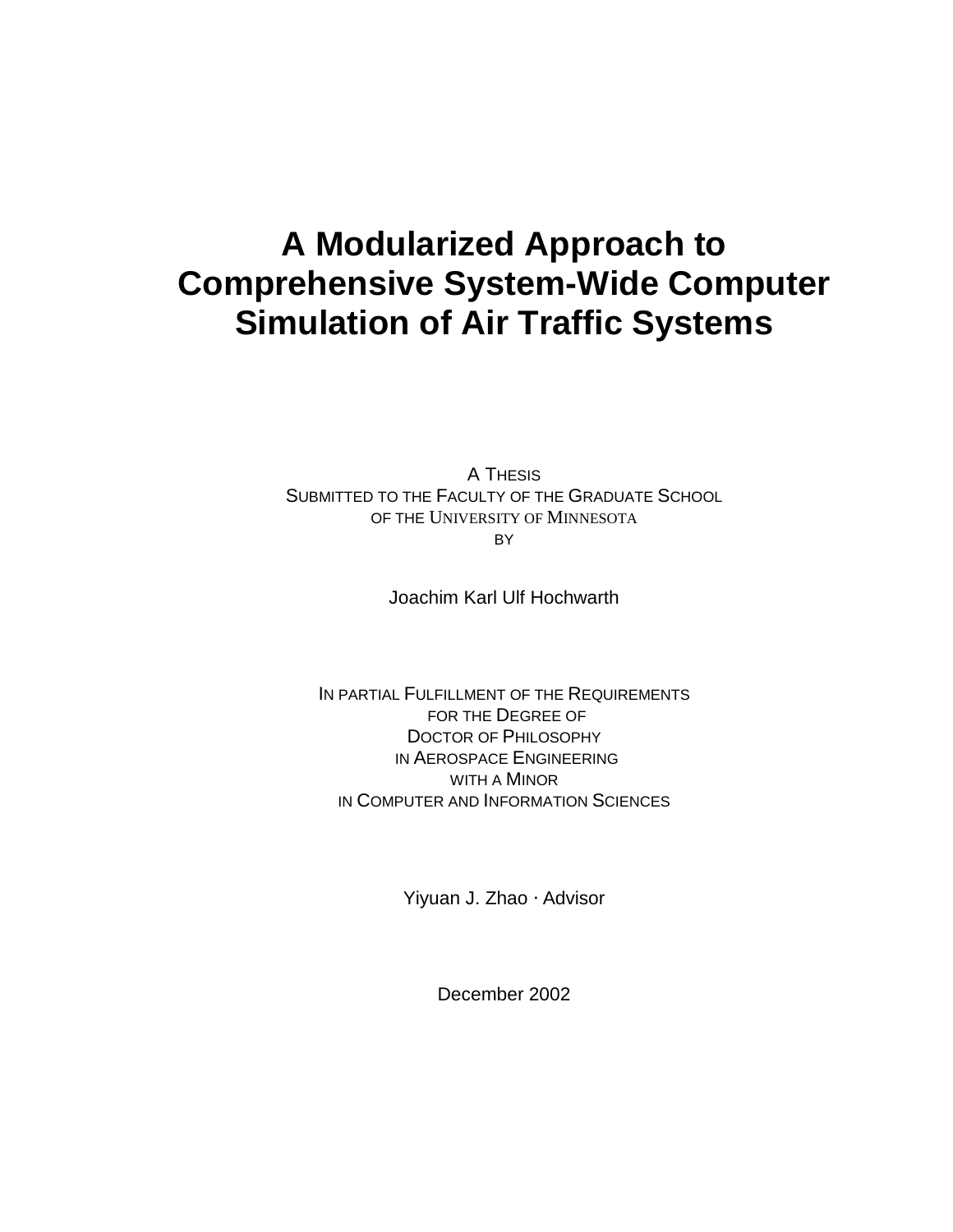Copyright © 2002 by Joachim Karl Ulf Hochwarth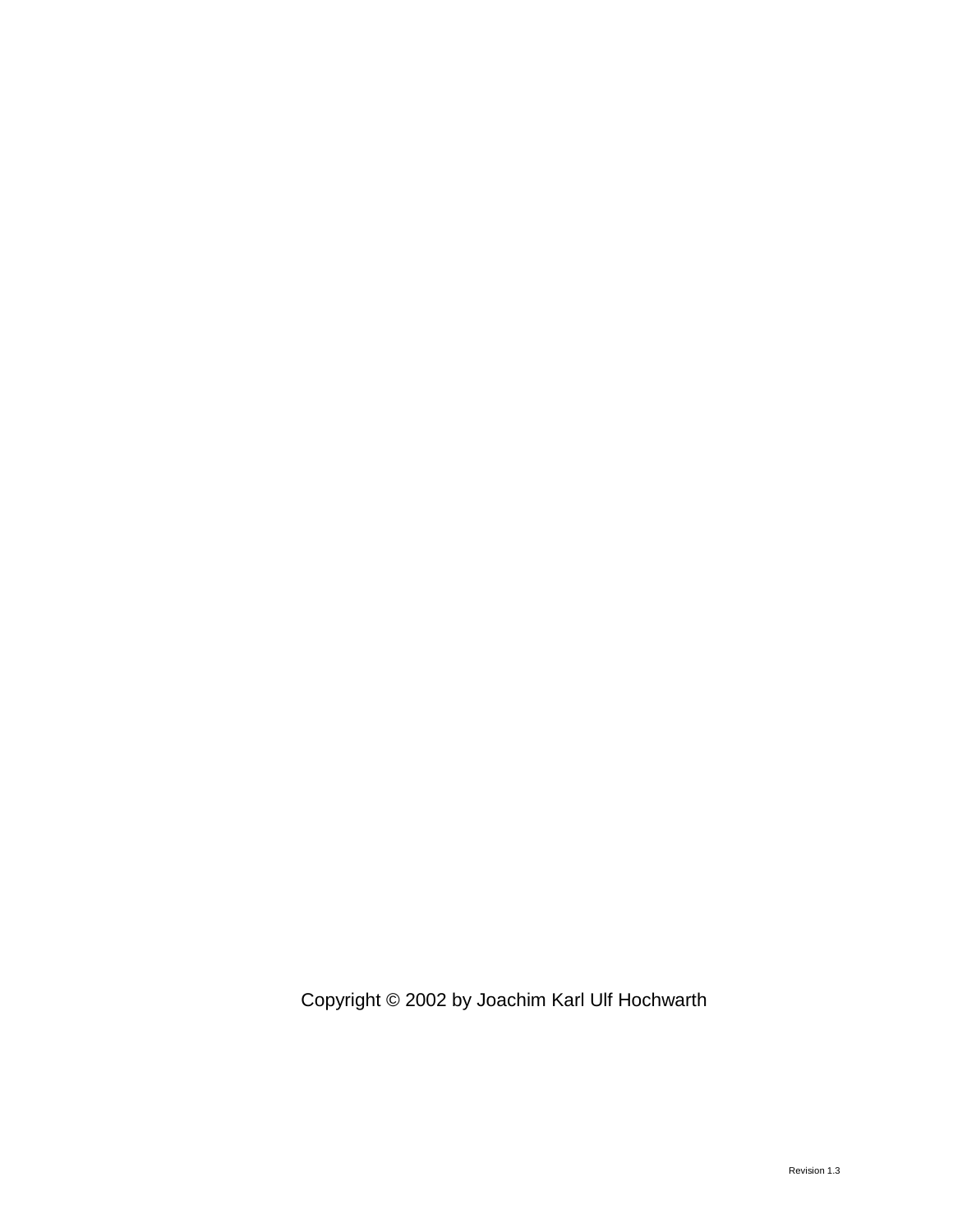## UNIVERSITY OF MINNESOTA

THIS IS TO CERTIFY THAT I HAVE EXAMINED THIS COPY OF A DOCTORAL THESIS BY

Joachim Karl Ulf Hochwarth

AND HAVE FOUND THAT IT IS COMPLETE AND SATISFACTORY IN ALL RESPECTS, AND THAT ANY AND ALL REVISIONS REQUIRED BY THE FINAL EXAMINING COMMITTEE HAVE BEEN MADE.

YIYUAN J. ZHAO ⋅ ADVISOR(S)

DATE

GRADUATE SCHOOL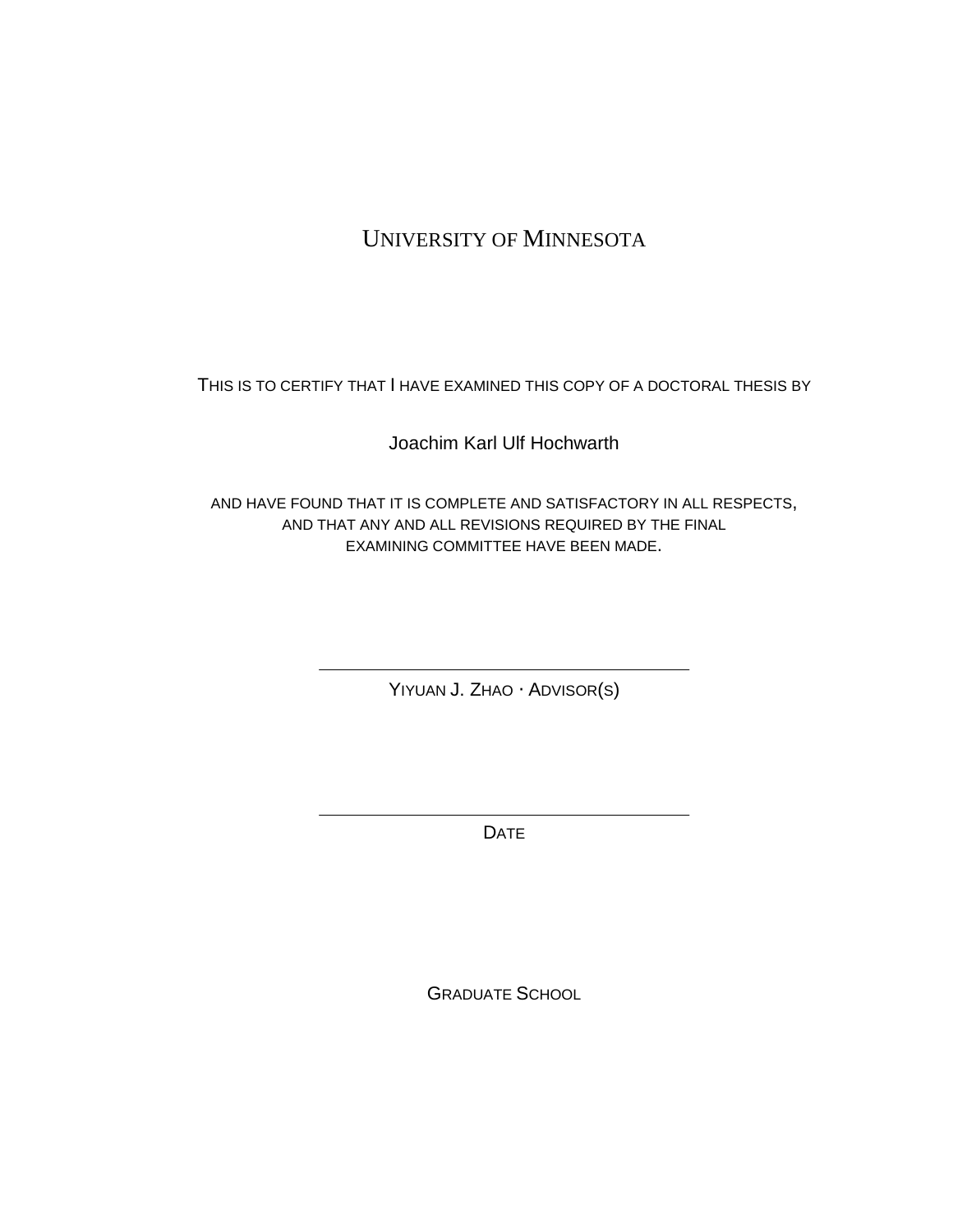### Acknowledgements

I would like to thank my advisor Professor Yiyuan J. Zhao for the opportunity to conduct this research at the Department of Aerospace Engineering and Mechanics at the University of Minnesota. It was his enthusiasm that made me decide to stay in the United States for this research. He obtained the NASA support and with his many comments and suggestions helped me to form this thesis and conduct my research.

Many thanks also go to William L. Garrard (Head of Department of Aerospace Engineering and Mechanics) and Klaus H. Well (Director of the Institute of Flight Mechanics and Controls at the University of Stuttgart in Germany) for the opportunity to come to the University of Minnesota as a student to conduct my Master thesis. Professor Garrard invited me to visit the University of Minnesota after Professor Well established the initial contact and allowed me to conduct the thesis abroad.

This research was sponsored by NASA Ames Research Center under Cooperative Agreement NCC2-990 and monitored by Thomas Davis. I would like to take this opportunity to thank him and John Robinson III. John is the FAST project lead of CTAS at NASA Ames and has provided me with endless helpful information and resources.

I would also like to thank to thank my parents Hans and Roswitha Plaettner-Hochwarth for their financial and moral support throughout the entire time of my study. Without their help I would not be where I am today.

Thanks should also go to all the other people who gave me their input and suggestions on the thesis. During the course of the many years of study I have met many people who taught me and have helped me understand what I know today. This is a big thank you to all of them.

Most of all I would like to thank my wife Beth for her encouragement to pursue my dreams, for the support when I worked long hours, and for putting up with me when the thesis occupied my thoughts. I would also like to thank Beth for the patience she had when reviewing and editing this manuscript. Her abilities added a polish to this document that I could not have provided alone. Without her support and persistence I would not have been able to carry out this thesis.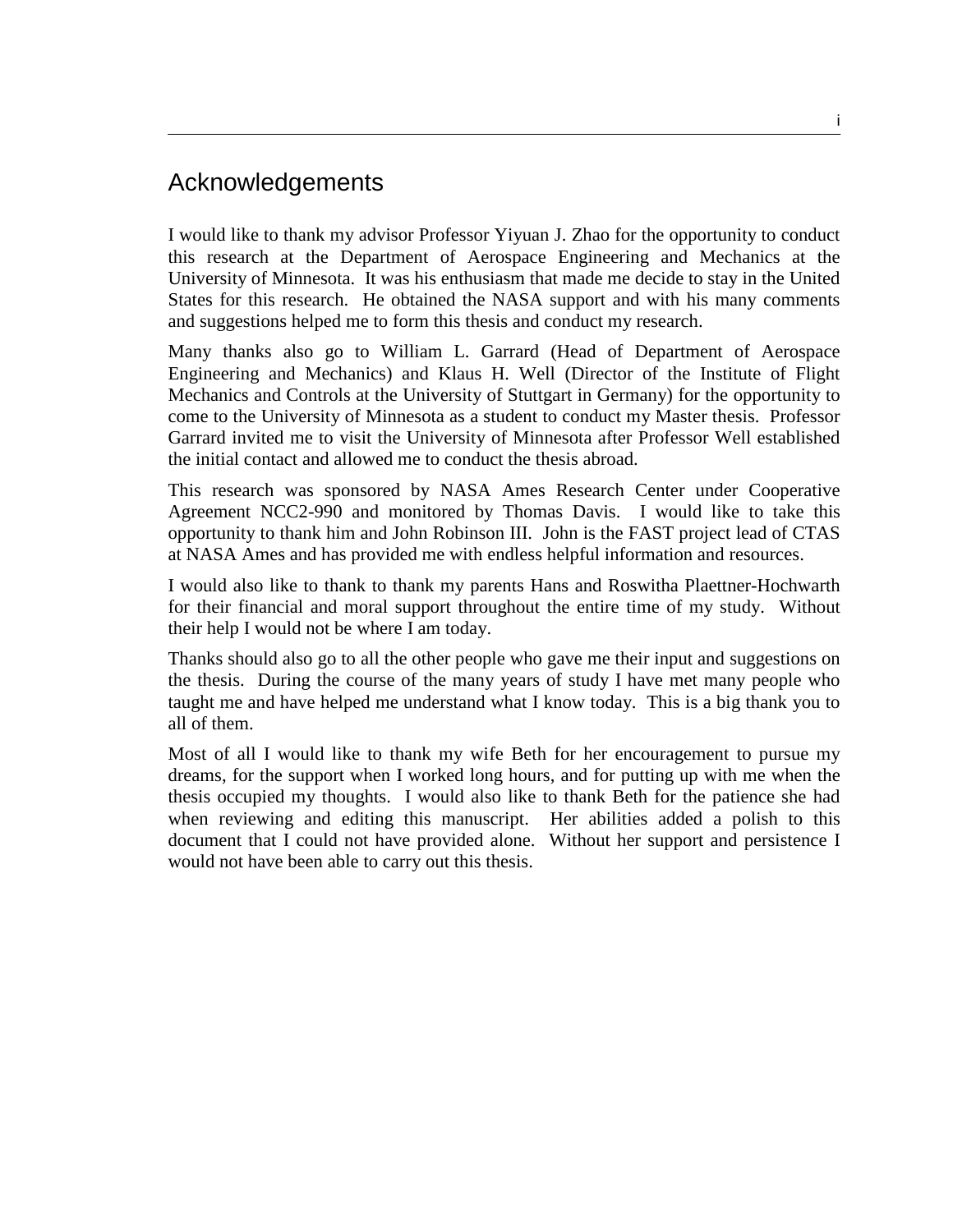#### Abstract

The dramatic increase of air traffic over the last decade has caused the air traffic system to come to its full capacity. The projected growth indicates that the system will head into a gridlock in the near future. In order to reduce delays and other problems, several changes to the Air Traffic Management (ATM) system have been proposed. These changes range from short-term solutions such as controller decision support tools to longterm solutions where the decision-making responsibilities are distributed among participating parties to strip the system of its heavily centralized hierarchy.

Any changes to the ATM system and its procedures have to be evaluated and verified before they can be deployed. As a result, developments of verification environments become critically important to further advances in ATM. Due to the complexity of the ATM system as well as the costs and risks associated with flight tests, system-wide computer simulations have become almost the only feasible approach for evaluating automation tools and new concepts.

This thesis will present a new modeling approach to system-wide computer simulation of ATM systems. The main part of the research that will be presented emphasizes the modeling and computer implementation of all relevant ATM components and their dynamic interactions. By introducing an object-oriented modeling approach for each object, it was possible to simulate it "as-it-is" in real life. In the course of deriving the models, it was necessary to develop methods for the application of techniques such as feedback linearization and extrapolation schemes.

The developed simulation model was evaluated by obtaining results from performing a simulation for several simulation scenarios. These results will show that the modularized modeling approach is capable of emulating a realistic behavior of the simulated system. Compared with existing ATM computer simulation programs, the presented simulation model is highly flexible so it can be used to study both the current and future ATM systems. It provides a realistic and consistently accurate simulation environment and is simple to use.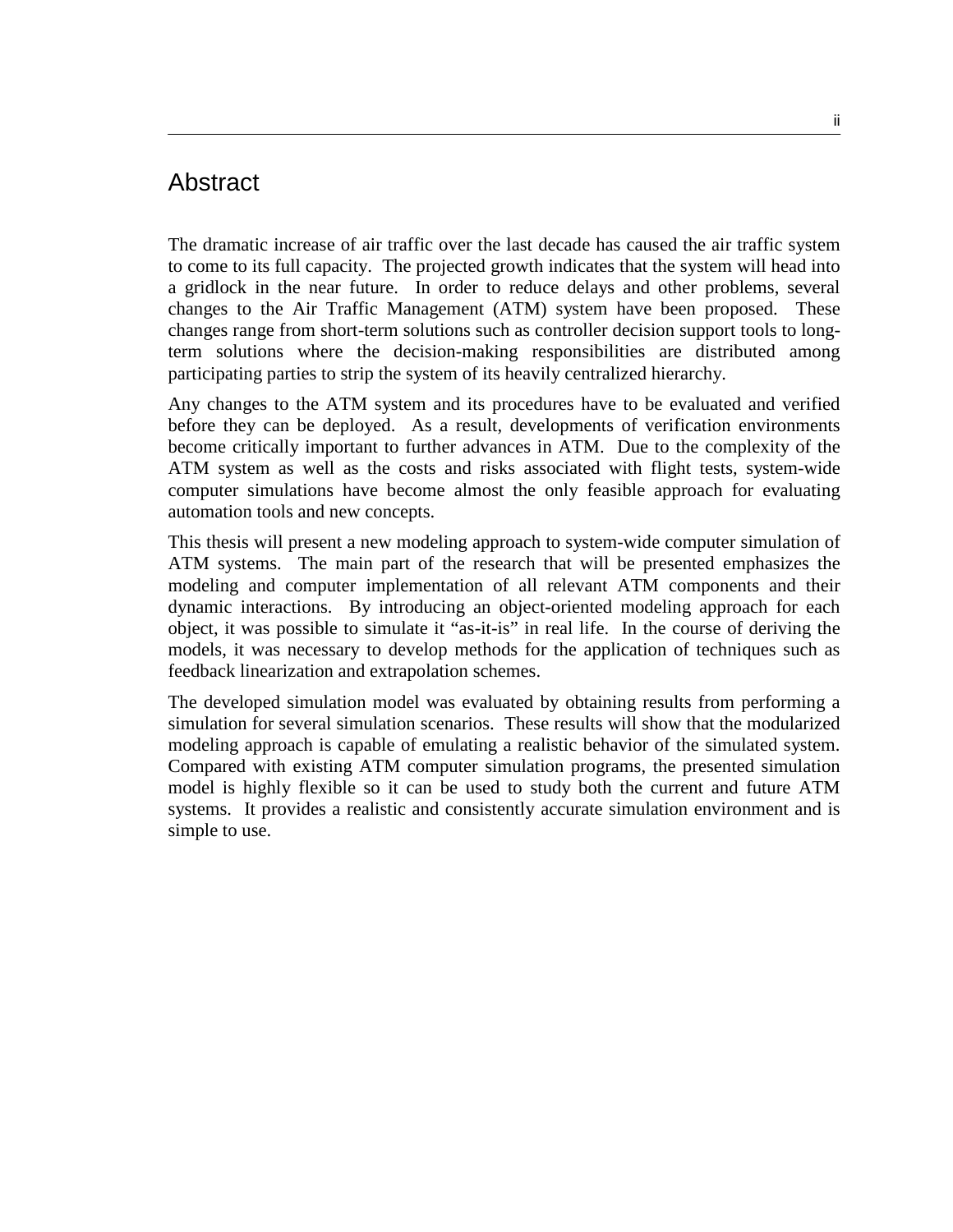# **Contents**

|                |               | Chapter 1 Introduction                                                 | 1 |
|----------------|---------------|------------------------------------------------------------------------|---|
| 1.1            |               |                                                                        |   |
| 1.2            |               |                                                                        |   |
|                |               |                                                                        |   |
|                | <b>Part I</b> | Air Traffic Management System and Existing Simulation<br><b>Models</b> |   |
|                |               | Chapter 2 Air Traffic Management System – Present and Future 6         |   |
| 2.1            |               |                                                                        |   |
| 2.1.1          |               |                                                                        |   |
|                |               |                                                                        |   |
| 2.2            |               | Proposed Changes in the Air Traffic Management System  13              |   |
| 2.2.1          |               |                                                                        |   |
| 2.2.2<br>2.2.3 |               |                                                                        |   |
|                |               |                                                                        |   |
|                | Chapter 3     | <b>Analysis of Related Work</b><br>20                                  |   |
| 3.1            |               |                                                                        |   |
| 3.1.1          |               |                                                                        |   |
|                |               |                                                                        |   |
|                |               |                                                                        |   |
| 3.2            |               |                                                                        |   |
| 3.2.1          |               |                                                                        |   |
| 3.2.2          |               |                                                                        |   |
| 3.2.3          |               |                                                                        |   |
| 3.3            |               |                                                                        |   |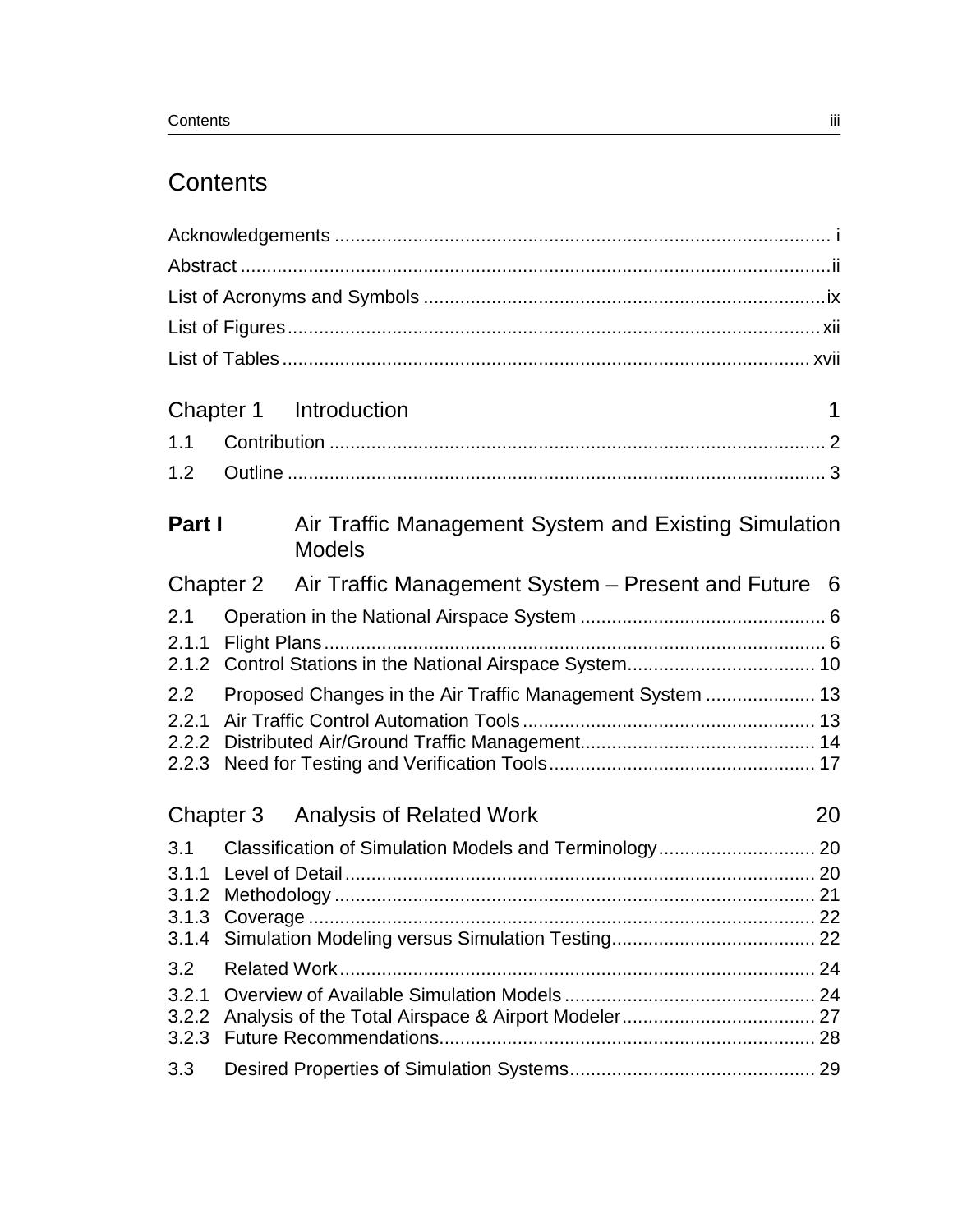| Part II                          |  | <b>Simulation Model</b>                    |  |  | Modeling and Development of A Comprehensive |
|----------------------------------|--|--------------------------------------------|--|--|---------------------------------------------|
| Chapter 4                        |  | Air Traffic Management Components Modeling |  |  | 31                                          |
| 4.1                              |  |                                            |  |  |                                             |
| 4.2                              |  |                                            |  |  |                                             |
| 4.2.1<br>4.2.2                   |  |                                            |  |  |                                             |
| 4.3                              |  |                                            |  |  |                                             |
| 4.3.1<br>4.3.2<br>4.3.3<br>4.3.4 |  |                                            |  |  |                                             |
| 4.4                              |  |                                            |  |  |                                             |
| 4.4.1<br>4.4.2<br>4.4.3          |  |                                            |  |  |                                             |
| 4.4.4<br>4.4.5<br>4.4.6<br>4.4.7 |  |                                            |  |  |                                             |
| 4.5<br>4.5.1<br>4.5.2<br>4.5.3   |  |                                            |  |  |                                             |
| 4.6                              |  |                                            |  |  |                                             |
| 4.6.1<br>4.6.2                   |  |                                            |  |  |                                             |
|                                  |  |                                            |  |  |                                             |
| 4.7.1<br>4.7.2<br>4.7.4          |  |                                            |  |  |                                             |
| 4.8                              |  |                                            |  |  |                                             |
| 4.8.1<br>4.8.2<br>4.8.3          |  |                                            |  |  |                                             |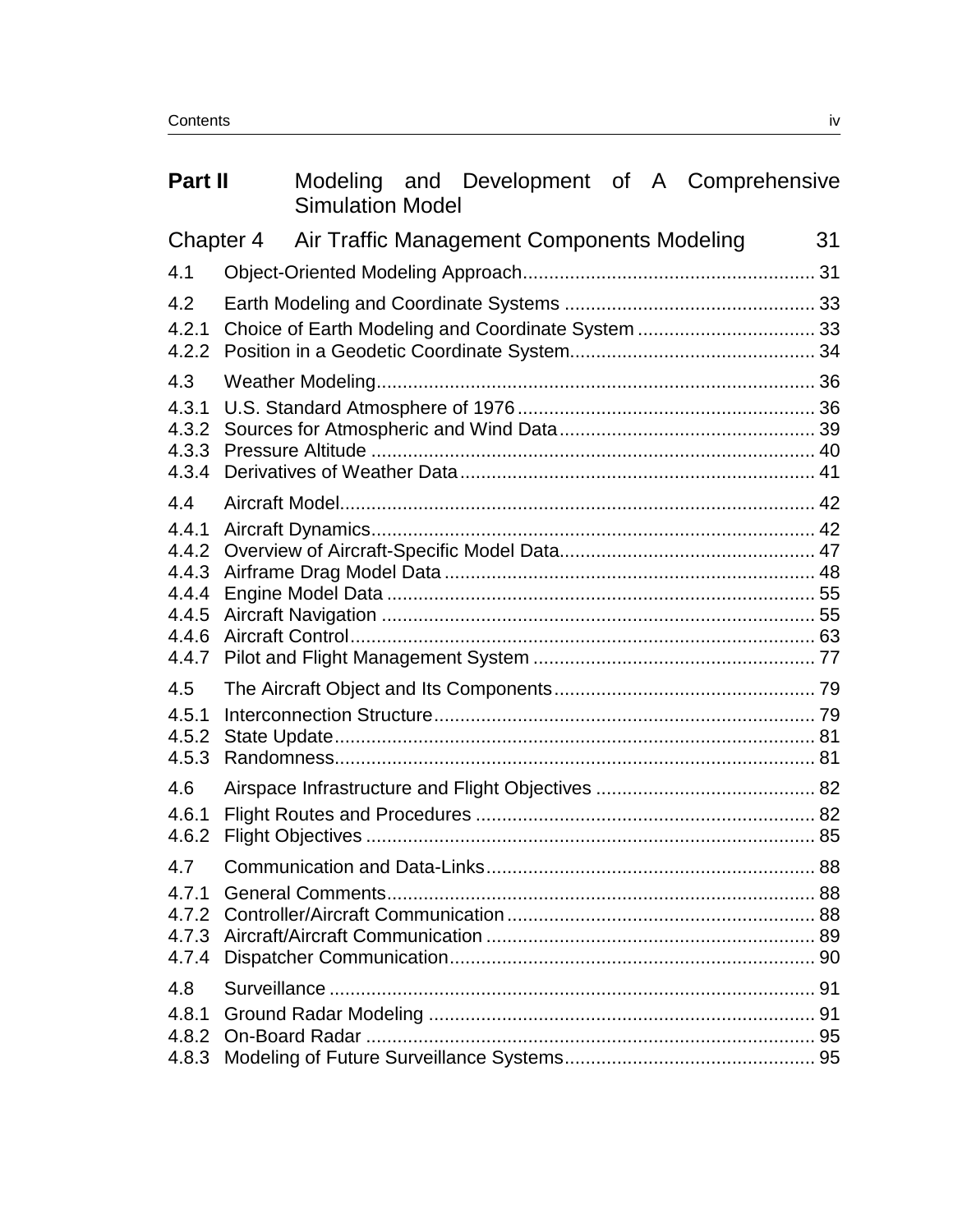| 4.9                              |                                                                                                                         |     |
|----------------------------------|-------------------------------------------------------------------------------------------------------------------------|-----|
| 4.9.1                            |                                                                                                                         |     |
| 4.9.2                            |                                                                                                                         |     |
|                                  |                                                                                                                         |     |
| Chapter 5                        | Design of a Simulation Architecture                                                                                     | 99  |
| 5.1                              | Simulation Processes and Interconnection Structure  99                                                                  |     |
| 5.1.1<br>5.1.2                   |                                                                                                                         |     |
| 5.2                              |                                                                                                                         |     |
| 5.2.1<br>5.2.2<br>5.2.3<br>5.2.4 |                                                                                                                         |     |
| 5.3                              |                                                                                                                         |     |
| 5.3.1<br>5.3.2<br>5.3.3          |                                                                                                                         |     |
| 5.4                              |                                                                                                                         |     |
| 5.4.1<br>5.4.2<br>5.4.3<br>5.4.4 | Air Traffic Controller as Simulation Interaction Client 111<br>Airline Dispatcher as Simulation Interaction Client  112 |     |
| 5.5                              |                                                                                                                         |     |
| 5.5.1                            |                                                                                                                         |     |
| 5.5.2<br>5.5.3                   |                                                                                                                         |     |
| Chapter 6                        | <b>Computer Implementations</b>                                                                                         | 119 |
| 6.1                              |                                                                                                                         |     |
| 6.1.1<br>6.1.2<br>6.1.3          |                                                                                                                         |     |
| 6.2                              |                                                                                                                         |     |
| 6.2.1<br>6.2.2<br>6.2.3          |                                                                                                                         |     |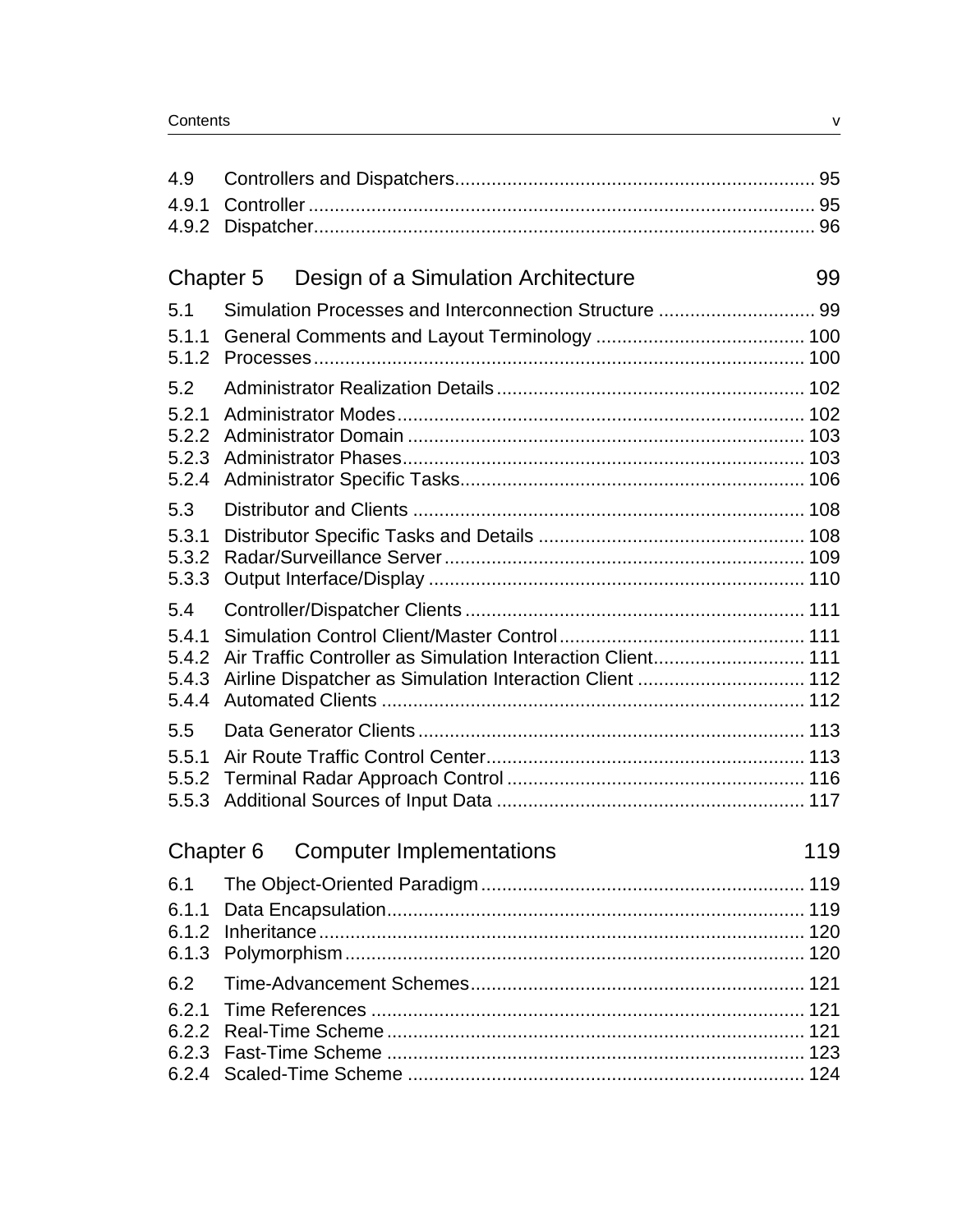| 6.3                     |                                                                   |     |
|-------------------------|-------------------------------------------------------------------|-----|
| 6.3.1<br>6.3.2<br>6.3.3 |                                                                   |     |
| 6.4                     |                                                                   |     |
| 6.4.1<br>6.4.2          |                                                                   |     |
| 6.5                     |                                                                   |     |
| 6.5.1<br>6.5.2          |                                                                   |     |
| 6.6                     |                                                                   |     |
| 6.6.1<br>6.6.2          |                                                                   |     |
|                         | <b>Numerical Solution Methodologies</b><br>Chapter 7              | 131 |
| 7.1                     |                                                                   |     |
| 7.1.1                   |                                                                   |     |
| 7.1.2<br>7.1.3          |                                                                   |     |
| 7.2                     |                                                                   |     |
| 7.2.1                   |                                                                   |     |
| 7.2.2<br>7.2.3          | Finite Difference Schemes for Ordinary Differential Equations 139 |     |
| Chapter 8               | <b>Simulation Model Output and Error Analysis</b>                 | 143 |
| 8.1                     |                                                                   |     |
| 8.1.1                   |                                                                   |     |
| 8.1.2                   |                                                                   |     |
|                         |                                                                   |     |
| 8.2                     |                                                                   |     |
| 8.2.1                   |                                                                   |     |
| 8.2.2<br>8.2.3          |                                                                   |     |
| 8.3                     |                                                                   |     |
| 8.3.1                   |                                                                   |     |
| 8.3.2                   |                                                                   |     |
| 8.3.3                   |                                                                   |     |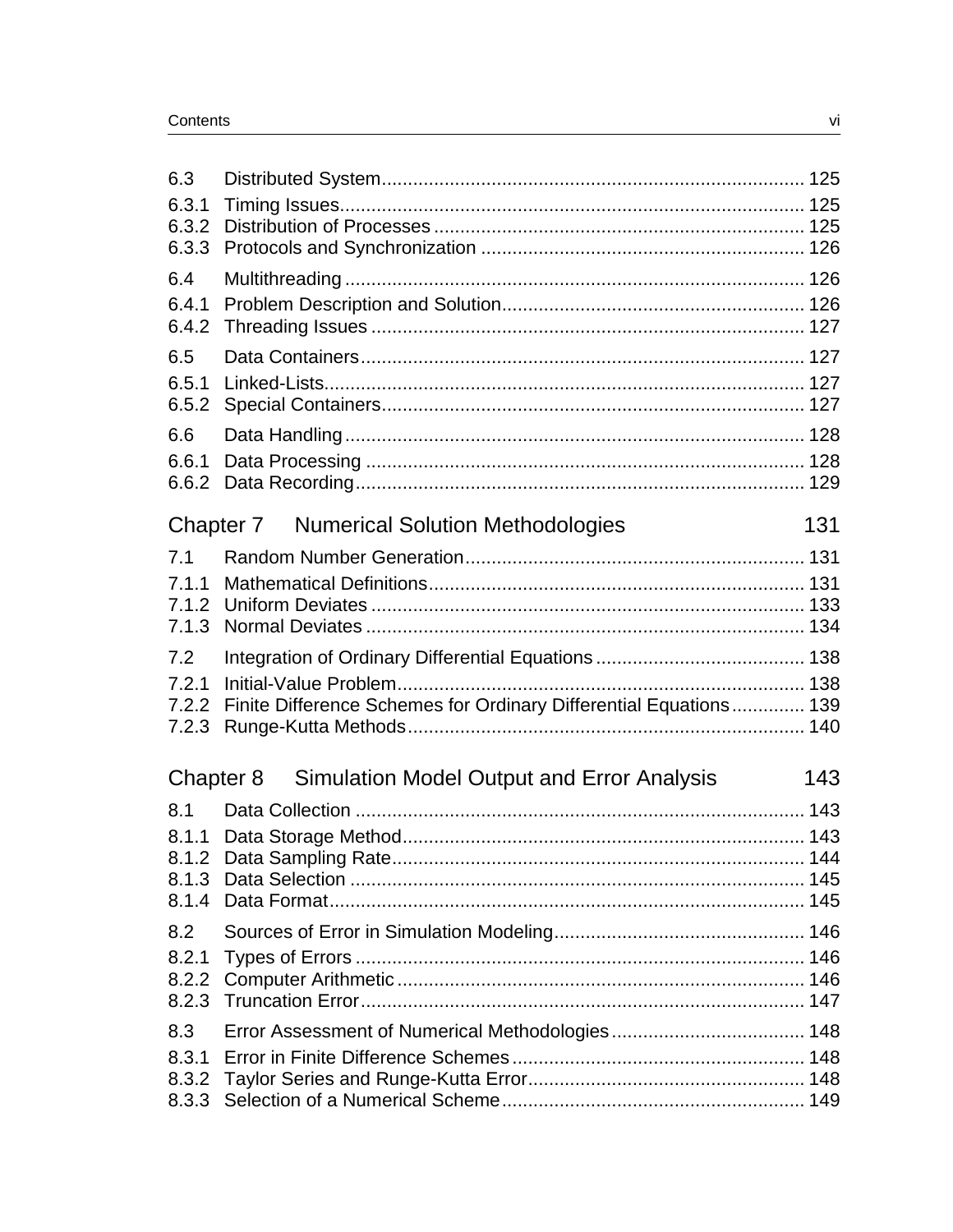| <b>Part III</b>                         |                   | <b>Numerical Results from Simulations and Conclusion</b> |     |
|-----------------------------------------|-------------------|----------------------------------------------------------|-----|
|                                         | Chapter 9         | <b>Numerical Results</b>                                 | 151 |
| 9.1<br>9.1.1<br>9.1.2<br>9.1.3<br>9.1.4 |                   |                                                          |     |
| 9.2<br>9.2.1<br>9.2.2                   |                   |                                                          |     |
| 9.3<br>9.3.1<br>9.3.2<br>9.3.3          |                   |                                                          |     |
| 9.4<br>9.4.1<br>9.4.2                   |                   |                                                          |     |
| 9.5<br>9.5.1<br>9.5.2<br>9.5.3<br>9.6   |                   |                                                          |     |
|                                         |                   | <b>Chapter 10 Conclusion</b>                             | 180 |
| 10.1                                    |                   |                                                          |     |
|                                         | <b>Appendices</b> |                                                          |     |
|                                         |                   | Appendix A Earth Modeling and Navigational Equations     | 182 |
|                                         |                   |                                                          | 182 |

A.1.1 Introduction............................................................................................ 182 A.1.2 Shape of the Earth................................................................................. 183 A.1.3 Basic Global Coordinate Systems ......................................................... 184 A.1.4 Reference Ellipsoids and WGS-84 ........................................................ 185 A.1.5 Vertical Datum ....................................................................................... 186 A.1.6 Gravitational Constant and Geopotential/Geometric Altitude................. 187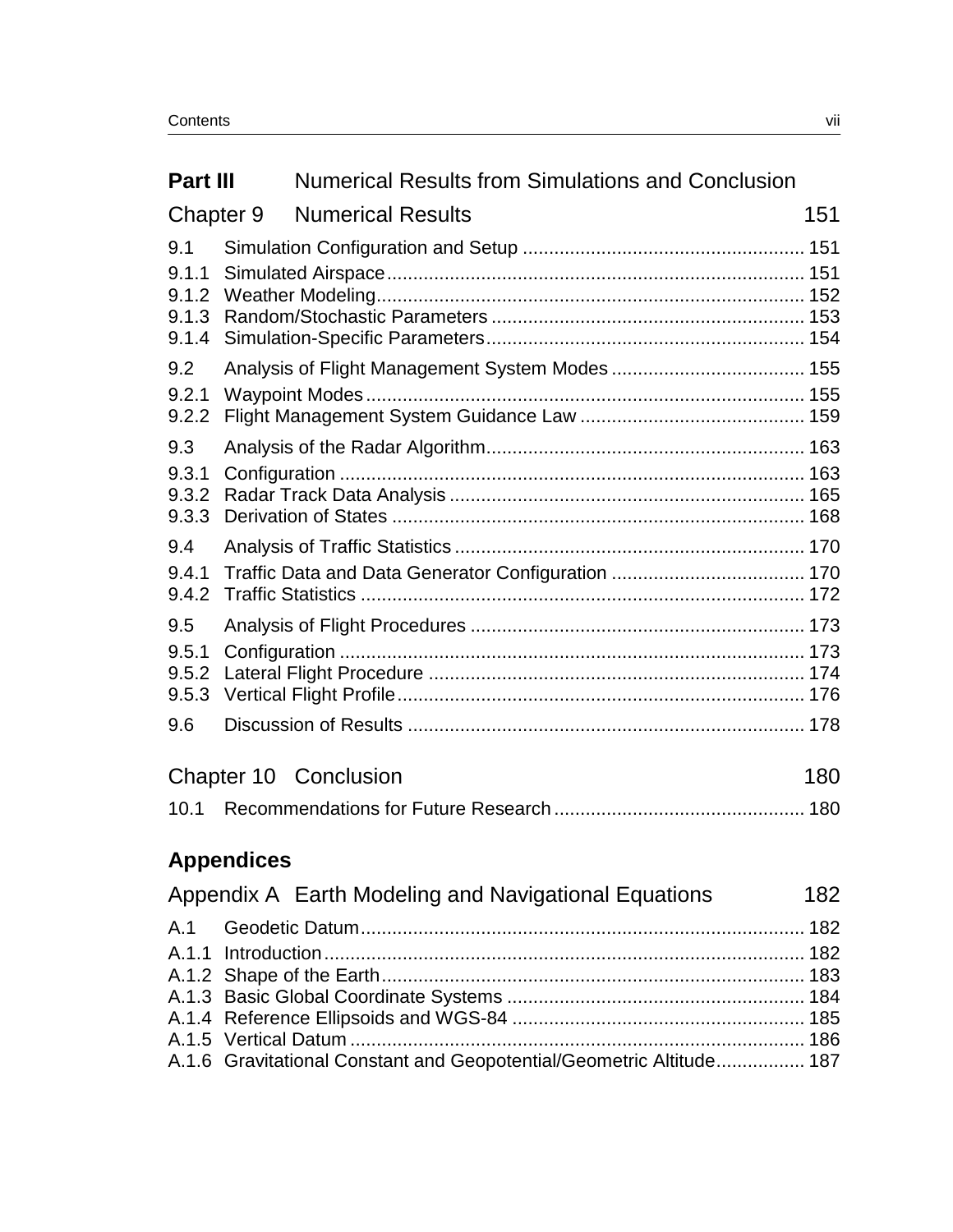|       | Derivations on the Ellipsoid and Navigational Equations 188 |     |
|-------|-------------------------------------------------------------|-----|
|       |                                                             |     |
|       |                                                             |     |
|       |                                                             |     |
|       |                                                             |     |
|       |                                                             |     |
| A.3   |                                                             |     |
|       |                                                             |     |
|       |                                                             |     |
|       |                                                             |     |
|       | Appendix B Aircraft Performance Data                        | 208 |
| B.1   |                                                             |     |
|       |                                                             |     |
|       |                                                             |     |
| B.2   |                                                             |     |
| B.2.1 |                                                             |     |
|       |                                                             |     |
|       |                                                             |     |
|       | Appendix C Feedback Linearization                           | 232 |
| C.1   |                                                             |     |
|       |                                                             |     |
|       | C.1.1 Feedback Linearization and the Canonical Form 232     |     |
|       |                                                             |     |
| C.2   |                                                             |     |
|       |                                                             |     |
|       |                                                             |     |
|       |                                                             |     |
|       |                                                             |     |
|       | Appendix D Additional Data and Results                      | 259 |
| D.1   |                                                             |     |
| D.2   |                                                             |     |
| D.3   |                                                             |     |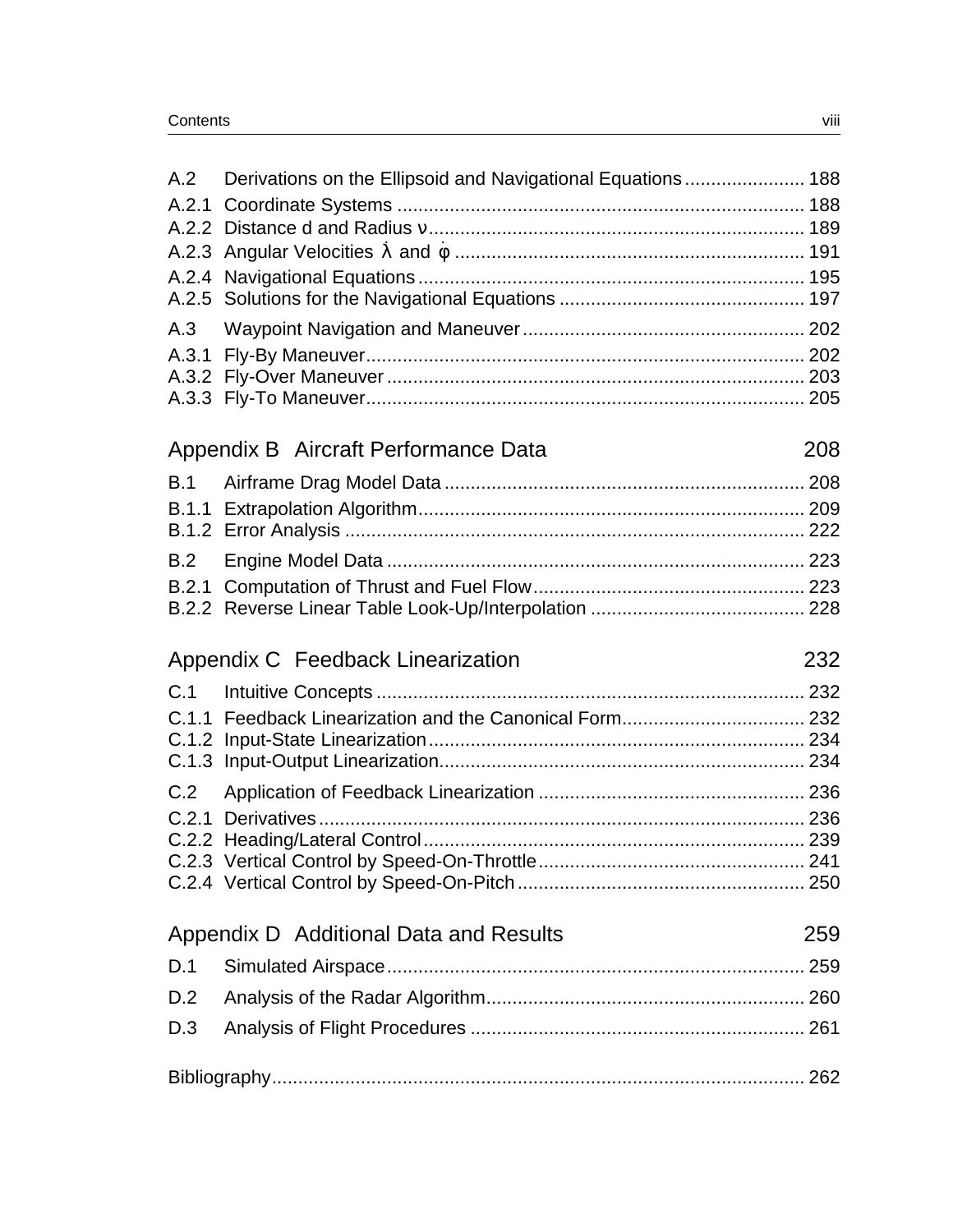# List of Acronyms and Symbols

#### Greek Symbols

- α Angle of Attack
- χ Velocity Heading
- φ Latitude
- γ Flight Path Angle Isotropic Exponent for Gas
- η Flap/Spoiler Deflection Angle
- κ Engine Throttle Setting
- λ Longitude
- µ Bank Angle Mean Value
- θ Temperature
- ρ Density
- σ Standard Deviation
- ω Frequency
- ζ Damping
- Λ Wing Aspect Ratio
- Φ Probability Distribution Function

#### English Symbols

- a Speed of Sound Semi-Major Axis of the Earth Ellipsoid
- b Semi-Minor Axis of the Earth Ellipsoid
- c Constant
- d Distance
- e Oswald Span Efficiency Factor
- f Flattening
- g Gravitational Constant
- h Altitude
- k Gain
- m Mass
- p Probability Density
- q Dynamic Pressure
- r Radius
- t Time
- x x-Position
- y y-Position
- w Wind
- D Drag
- **D** Variance
- **E** Expectation<br>**F** Force
- Force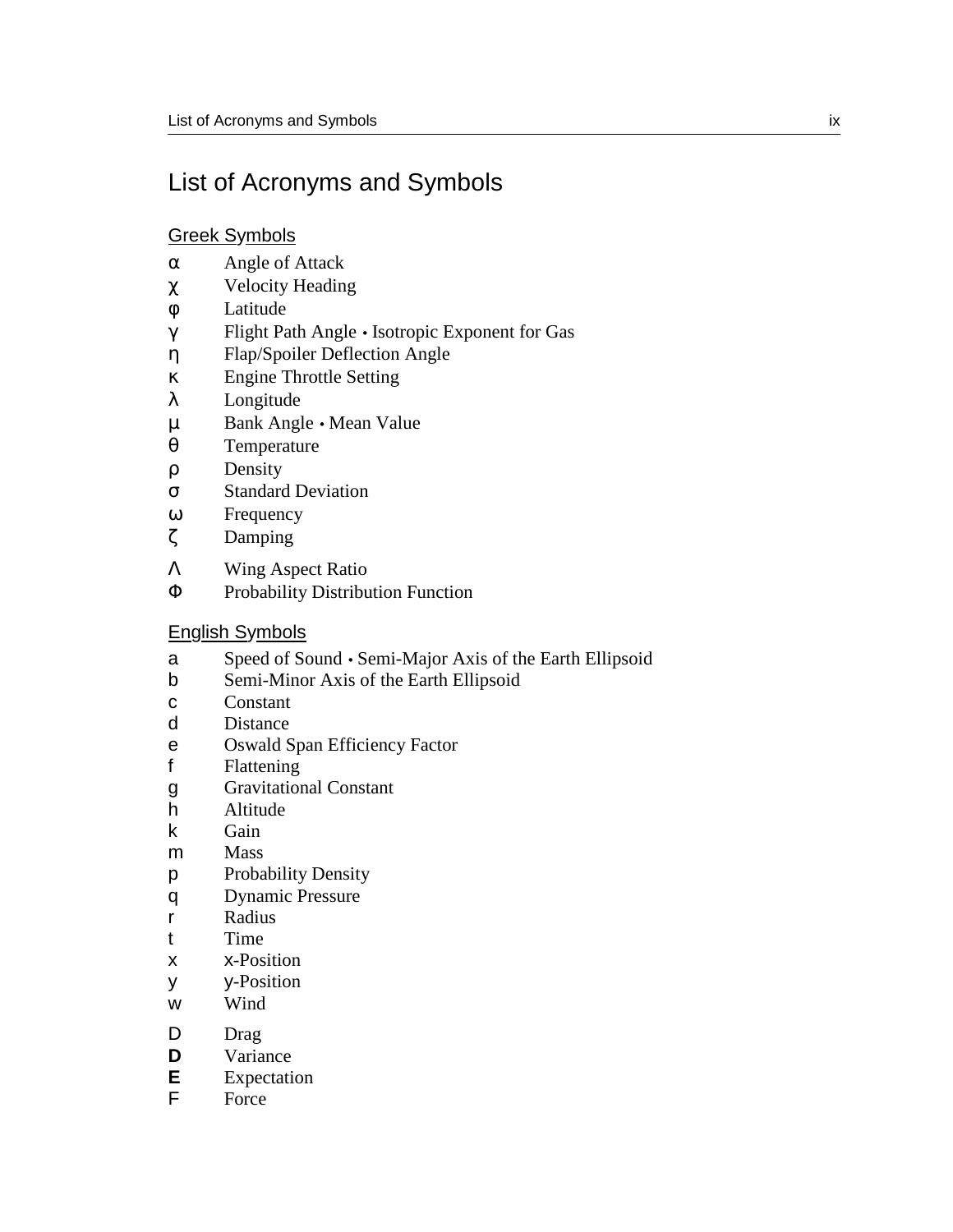- G Gear
- L Lift
- M Mach Number<br>P Probability
- **Probability**
- R Specific Ideal Gas Constant<br>Re Revnolds Number
- Reynolds Number
- S Gross Wing Area Spoiler<br>T Thrust
- Thrust
- V Velocity
- W Wind

#### Sub-Scripts

- a Aerodynamic
- b Break
- c Coefficient
- d Desired
- f Fuel Flap
- m Multiplier
- p Pressure
- s Spoiler
- t True
- CAS Calibrated Airspeed
- CF Centrifugal
- D Drag
- I Inertial
- L Lift
- MAX Maximum
- MIN Minimum
- R Radar
- SA Standard Atmosphere
- SL Sea-Level<br>T Thrust
- **Thrust**

#### Mathematical Notations

- |x| Absolute Value of x
- ≈ Approximately Equal to
- ∆ Difference
- ! Factorial
- Integral
- ∧ Logical AND
- ∨ Logical OR
- ∏ Product
- ∂ Partial Derivative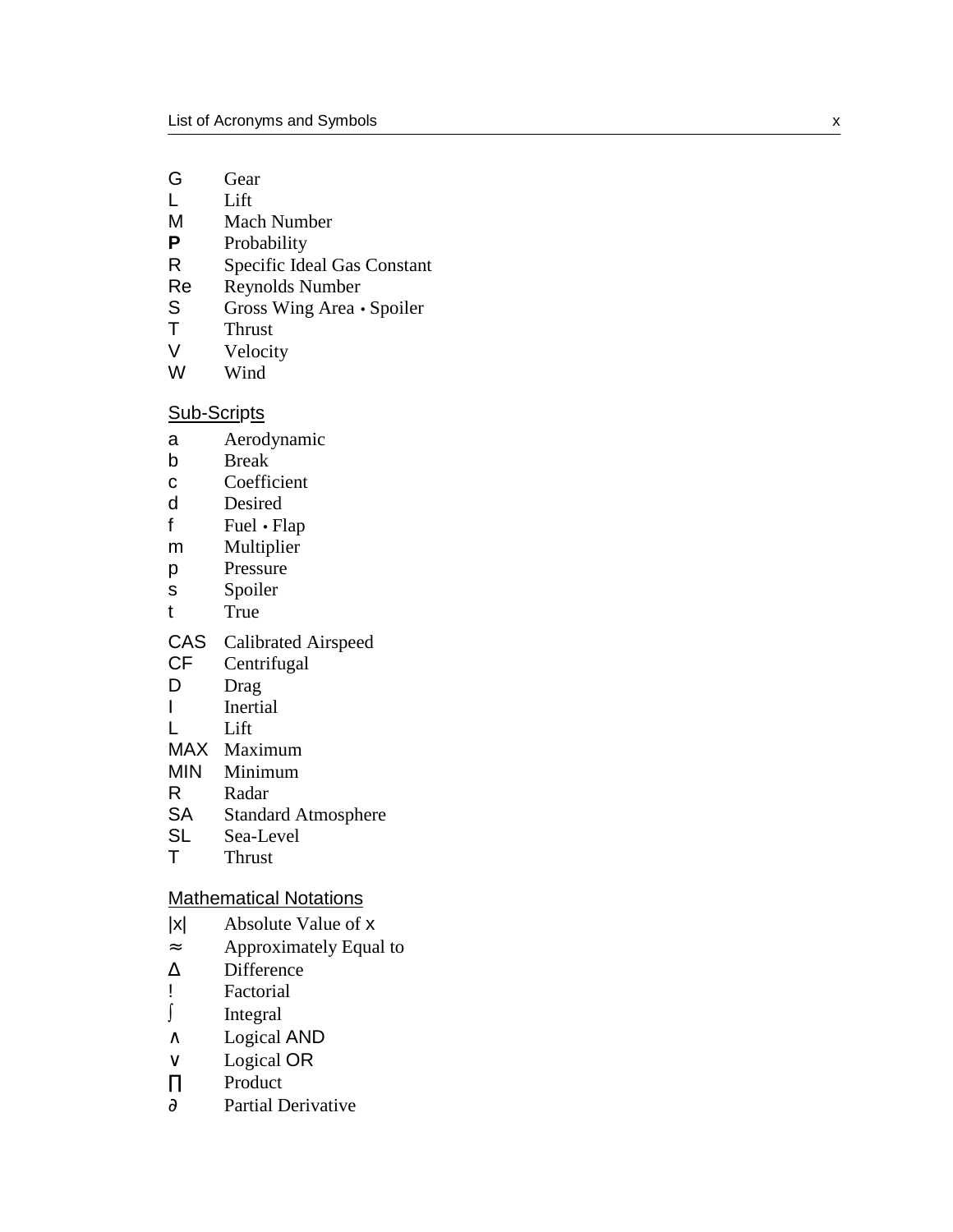- $\sum_{\dot{\mathsf{X}}}$ Summation
- $\dot{x}$  Time Derivative of  $x +$
- $\frac{+}{\overline{X}}$  to  $\frac{+}{\overline{X}}$
- $\overline{x}$  Vector of x<br>x|| x at Point i
- x at Point i

#### **Basic Units**

| [h]   | Hour                               |
|-------|------------------------------------|
| [min] | Minute                             |
| [s]   | Second                             |
| [ft]  | Feet                               |
| [in]  | Inch                               |
| [m]   | Meter                              |
| [nm]  | <b>Nautical Mile</b>               |
| [kn]  | Knot $\stackrel{\wedge}{=}$ [nm/h] |
| [°]   | Degree                             |
| [rad] | Radian                             |
| [kg]  | Kilogram                           |
| [lb]  | Pound                              |
| [K]   | Kelvin                             |
| IJ    | Joule                              |
|       | [ppm] Part per Million             |
| [-]   | No Unit                            |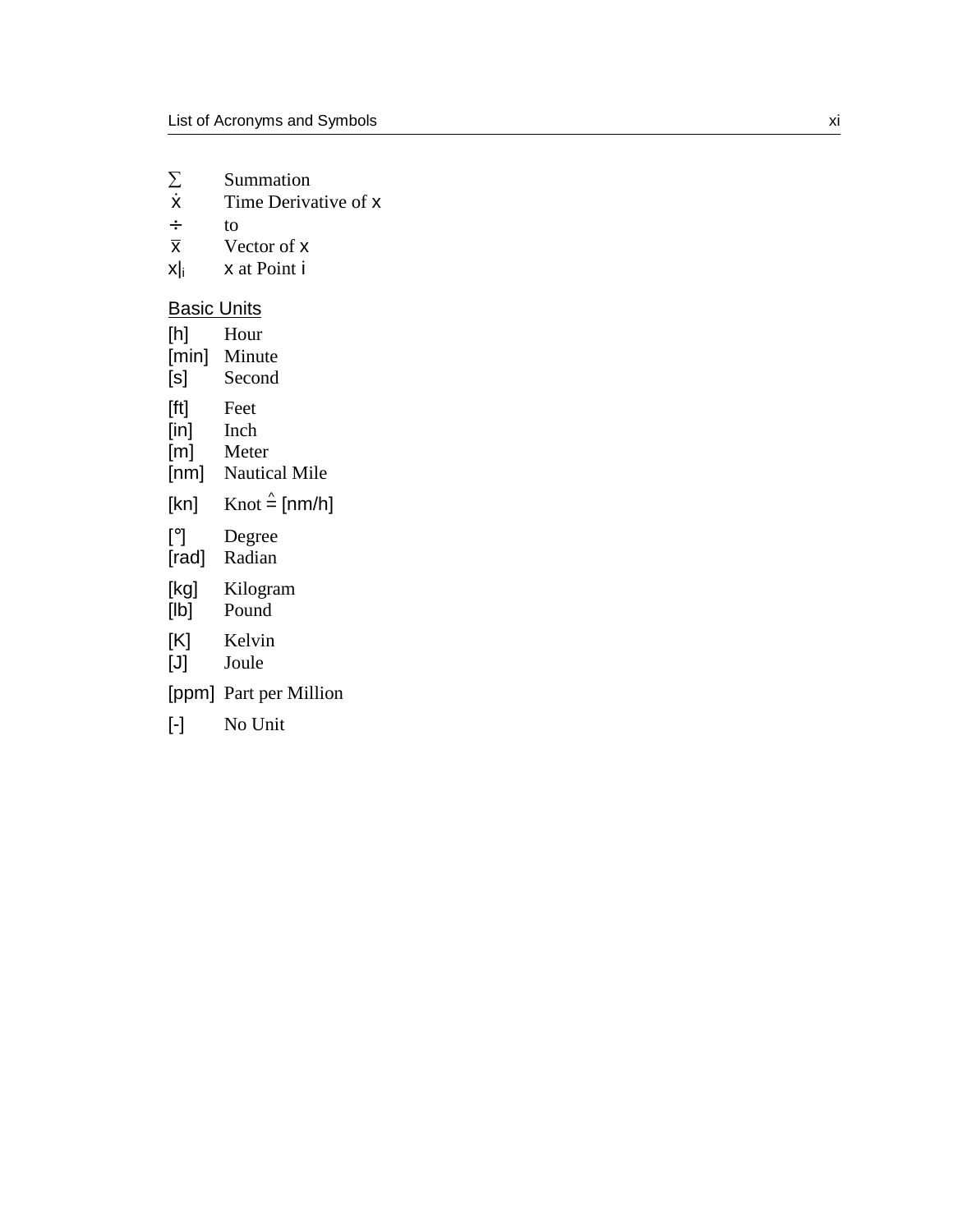### List of Figures

#### Chapter 1 Introduction

1.1 Passenger statistics since 1926 for United States domestic and ...... 1 international air travel.

#### Chapter 2 Air Traffic Management System – Present and Future

- 2.1 Departure flight progress strip for Northwest Airlines Flight 404 from ...... 9 Dallas/Fort Worth International Airport to Minneapolis/Saint Paul International Airport.
- 2.2 The Distributed Air/Ground Traffic Management (DAG-TM) Triad. .... 15

#### Chapter 3 Analysis of Related Work

3.1 Illustration of using aFAST through in a simulation testing environment .... 23 through a plug-in interface.

#### Chapter 4 Air Traffic Management Components Modeling

| 4.1  | Kinematic approach for the generation of an aircraft trajectory.                                                                              | 31         |
|------|-----------------------------------------------------------------------------------------------------------------------------------------------|------------|
| 4.2  | The detailed "as-it-is" approach for the generation of an aircraft  32<br>trajectory.                                                         |            |
| 4.3  | Relation between a Cartesian and a Geodetic coordinate system.                                                                                | $\dots$ 34 |
| 4.4  | Environment states for the U.S. Standard Atmosphere of 1976 from sea  38<br>level to $50,000$ [ft].                                           |            |
| 4.5  | Procedure to determine the pressure altitude $(hp)$ that corresponds to a  41<br>specific inertial altitude in a given pressure distribution. |            |
| 4.6  | Speed triangle with local wind.                                                                                                               | . 44       |
| 4.7  | Available $c_{Dm}$ data for the original Boeing 727 (B727) airframe model.                                                                    | $\dots$ 51 |
| 4.8  | Extrapolated $c_{Dm}$ data for the original Boeing 727 (B727) airframe  53<br>model using the discussed extrapolation scheme.                 |            |
| 4.9  | Forces acting on an aircraft during a turn maneuver.                                                                                          | $\dots$ 58 |
| 4.10 | Fly-by maneuver at waypoint B en route from waypoint A to waypoint C.  59                                                                     |            |
| 4.11 | Fly-over maneuver at waypoint $\bf{B}$ en route from waypoint $\bf{A}$ to  60<br>waypoint C.                                                  |            |
| 4.12 | Fly-to maneuver from waypoint A to reach waypoint C with the $\dots$ 62<br>heading $\chi$ <sub>I</sub> CMD.                                   |            |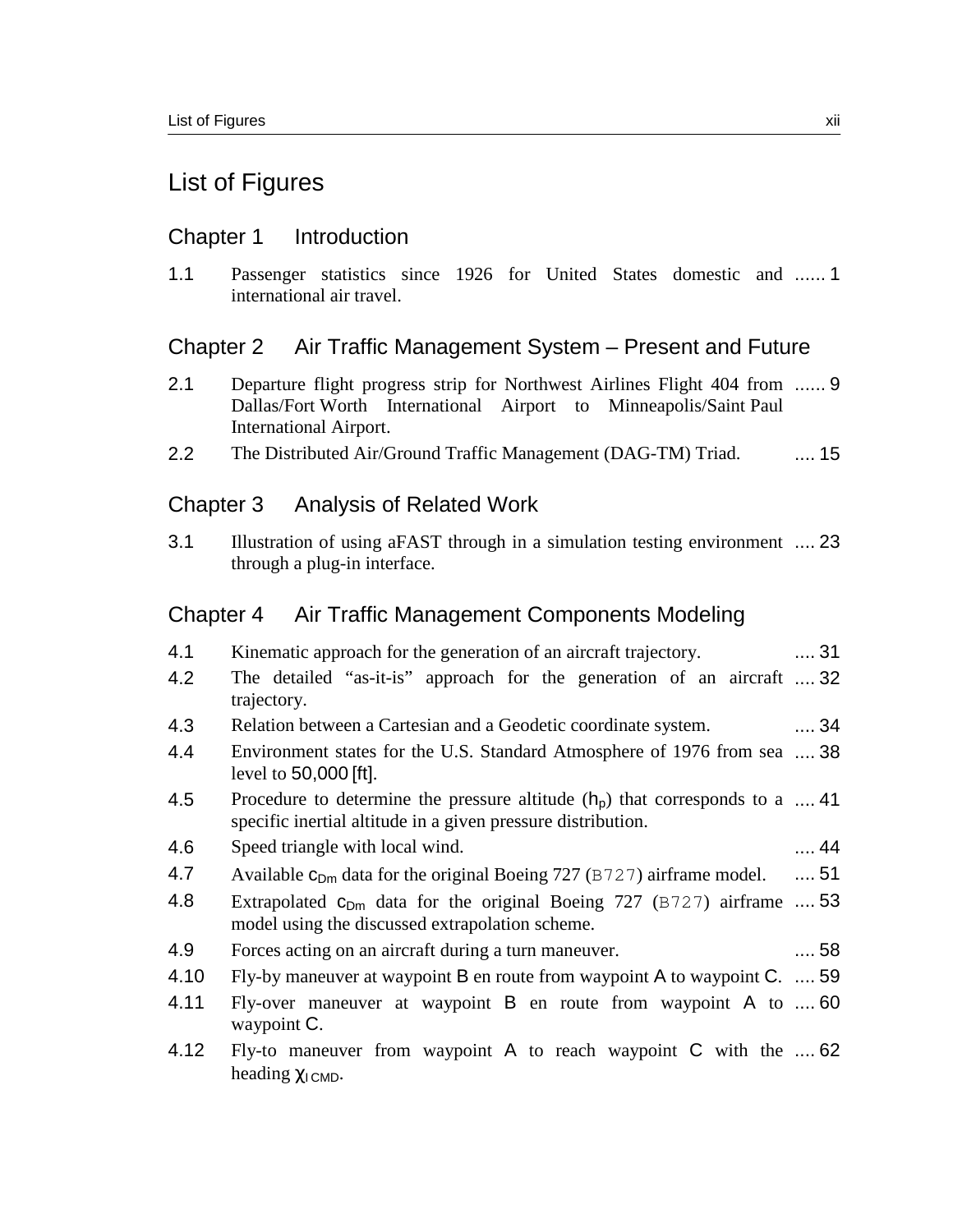- 4.13 Interconnection structure of the aircraft objects and other air traffic ..... 80 management components.
- 4.14 Typical commercial flight profiles as flight procedures for a descent. .... 83
- 4.15 Vertical profile of the Standard Terminal Arrival Route (STAR) for ILS .... 84 runway 30R of the Minneapolis/Saint Paul International Airport (MSP).
- 4.16 Illustration of the radar sweep algorithm with three aircraft in the .... 92 surrounding airspace.

#### Chapter 5 Design of a Simulation Architecture

| 5.1 | Simulation processes interconnection and data/control flow structure. | . 99 |
|-----|-----------------------------------------------------------------------|------|
| 5.2 | Flow-chart of the Administrator phases and tasks.                     | 104  |

#### Chapter 6 Computer Implementation Tools

| -6.1 | Time-lines for a balanced real-time time-advancement scheme.               | $\ldots$ 122 |
|------|----------------------------------------------------------------------------|--------------|
| .6.2 | Time-lines for an unbalanced real-time time-advancement scheme with a  122 |              |
|      | Busy task that causes a time lag of the simulation.                        |              |
| 6.3  | Time-lines for the fast-time time-advancement scheme.                      | $\ldots$ 123 |
| 6.4  | Time-lines for a balanced $2 \times$ scaled-time time-advancement scheme.  | 124          |
| 6.5  | Program flow for a program with one additional thread.                     | 126          |

#### Chapter 7 Numerical Solution Methodologies

- 7.1 Transformation method for generating a random deviate y from a known .. 135 probability distribution p(y).
- 7.2 Transformation method for generating a random deviate y from a known .. 136 probability distribution  $p(y)$  with truncation from  $a$  to  $b$ .

### Chapter 8 Simulation Model Output and Error Analysis

-

#### Chapter 9 Numerical Results

- 9.1 Boundary of the Fort Worth ARTCC (ZFW) with some major airports. ... 153
- 9.2 Flight CAA 784 from Amarillo (AMA) to Dallas/Fort Worth (DFW) .. 157 inbound to the ZFW ARTCC with a fly-by FMS mode.
- 9.3 Flight CAA 784 from Amarillo (AMA) to Dallas/Fort Worth (DFW) .. 158 inbound to the ZFW ARTCC with a fly-over FMS mode.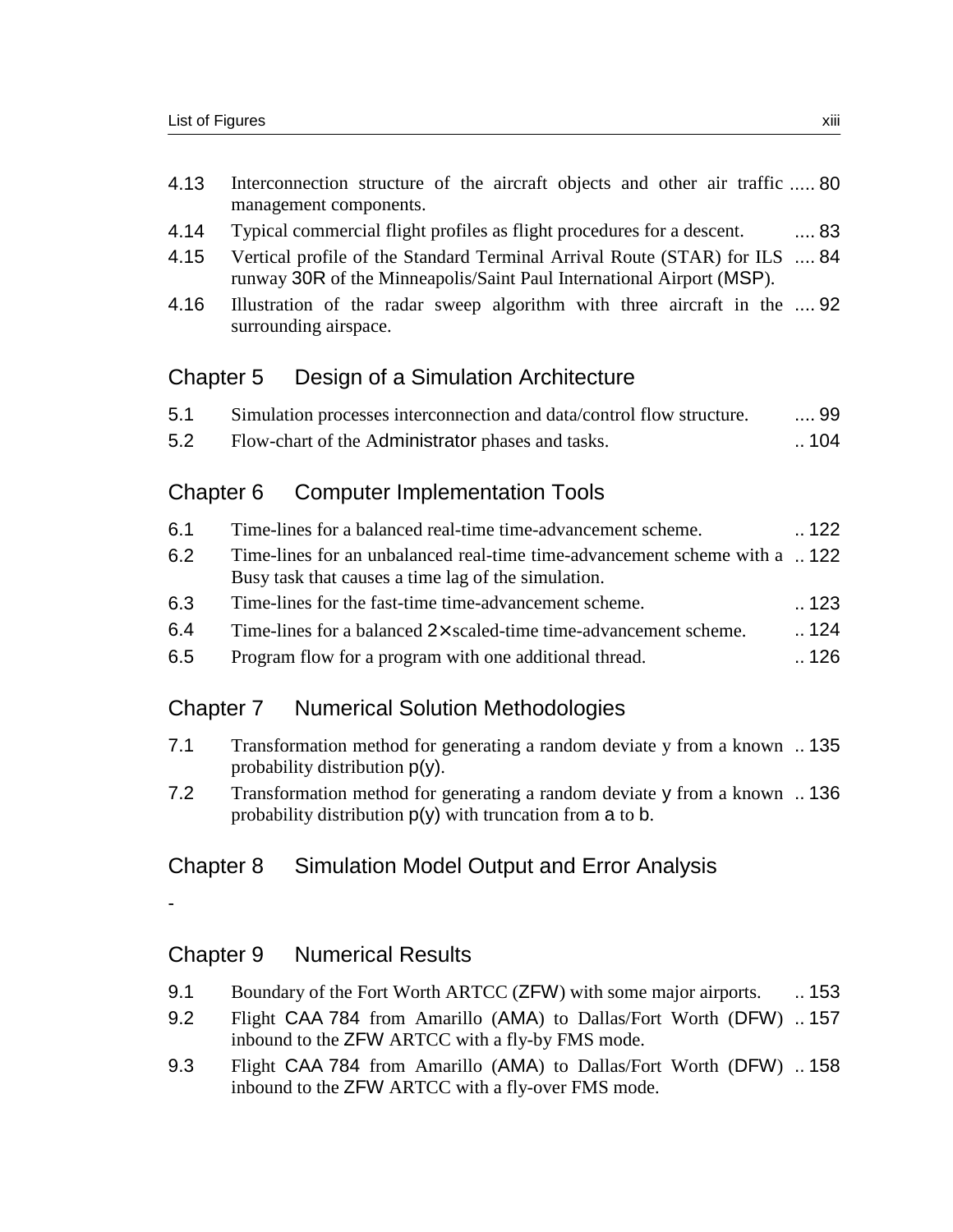| Flight DAL 306 from Dallas/Fort Worth (DFW) to Orlando (MCO) 161<br>9.4<br>outbound from the ZFW ARTCC with the FMS heading correction<br>disabled.                                              |  |
|--------------------------------------------------------------------------------------------------------------------------------------------------------------------------------------------------|--|
| 9.5<br>Flight DAL 306 from Dallas/Fort Worth (DFW) to Orlando (MCO) 162<br>outbound from the ZFW ARTCC with the FMS heading correction<br>enabled with a 300 [s] update cycle.                   |  |
| 9.6<br>Flight COA 606 from Houston (IAH) to Kansas City (MCO) crossing  166<br>the ZFW ARTCC. The circles represent the ten times magnified radar<br>track error of a radar site located at DFW. |  |
| Absolute position error of the radar track of flight COA 606 tracked by a  166<br>9.7<br>radar site at DFW.                                                                                      |  |
| 9.8<br>Time history of the ground speed $(V_g)$ and inertial heading $(\chi_l)$ that was  169<br>derived from the radar track data.                                                              |  |
| 9.9<br>Time-line of flight plan data files and time frame chosen for Figure 9.10.<br>$\ldots$ 170                                                                                                |  |
| 9.10<br>.172<br>Traffic statistics of ZFW traffic for Wednesday 09/20/2000.                                                                                                                      |  |
| 9.11<br>Lateral track of flight KLM 665 in response to a commanded heading 174<br>change the towards $90$ [ $^{\circ}$ ].                                                                        |  |
| 9.12<br>Time histories of some states of flight KLM 665 during the commanded 175<br>90 <sup>[°</sup> ] turn maneuver.                                                                            |  |
| 9.13<br>Time history of vertical states for an altitude change with constant glide 176<br>path angle $(\gamma_l)$ and constant calibrated airspeed ( $V_{\text{CAS}}$ ).                         |  |
| 9.14<br>Time histories of states that are controlled by the thrust during a descend 177<br>profile for flight KLM 665.                                                                           |  |
| <b>Chapter 10 Conclusions</b>                                                                                                                                                                    |  |

# Appendix A Earth Modeling and Navigational Equations

| A.1           | Coordinate systems used for earth modeling.                                                                                                                                                                                                                                                                                                                   | .185 |
|---------------|---------------------------------------------------------------------------------------------------------------------------------------------------------------------------------------------------------------------------------------------------------------------------------------------------------------------------------------------------------------|------|
| A.2           | Definition and orientation of an inertial earth-centered Cartesian and 188<br>body coordinate system.                                                                                                                                                                                                                                                         |      |
| A.3           | Coordinate systems width distances and radii for the point-mass on the 189<br>prime meridian — i.e. $\lambda = 0$ .                                                                                                                                                                                                                                           |      |
| A.4           | Great circle between two points of equal latitude $(\phi)$ .                                                                                                                                                                                                                                                                                                  | 196  |
| A.5           | Trigonometric relationships of a fly-by maneuver at a waypoint.                                                                                                                                                                                                                                                                                               | .202 |
| $\mathcal{L}$ | $\alpha$ 1 $\alpha$ 1 $\alpha$ 1 $\alpha$ 1 $\alpha$ 1 $\alpha$ 1 $\alpha$ 1 $\alpha$ 1 $\alpha$ 1 $\alpha$ 1 $\alpha$ 1 $\alpha$ 1 $\alpha$ 1 $\alpha$ 1 $\alpha$ 1 $\alpha$ 1 $\alpha$ 1 $\alpha$ 1 $\alpha$ 1 $\alpha$ 1 $\alpha$ 1 $\alpha$ 1 $\alpha$ 1 $\alpha$ 1 $\alpha$ 1 $\alpha$ 1 $\alpha$ 1 $\alpha$ 1 $\alpha$ 1 $\alpha$ 1 $\alpha$ 1 $\alpha$ | ററ   |

A.6 Coordinate system to derive the heading angle  $(Δχ₁)$  for a fly-over  $\ldots$  203 maneuver at a waypoint.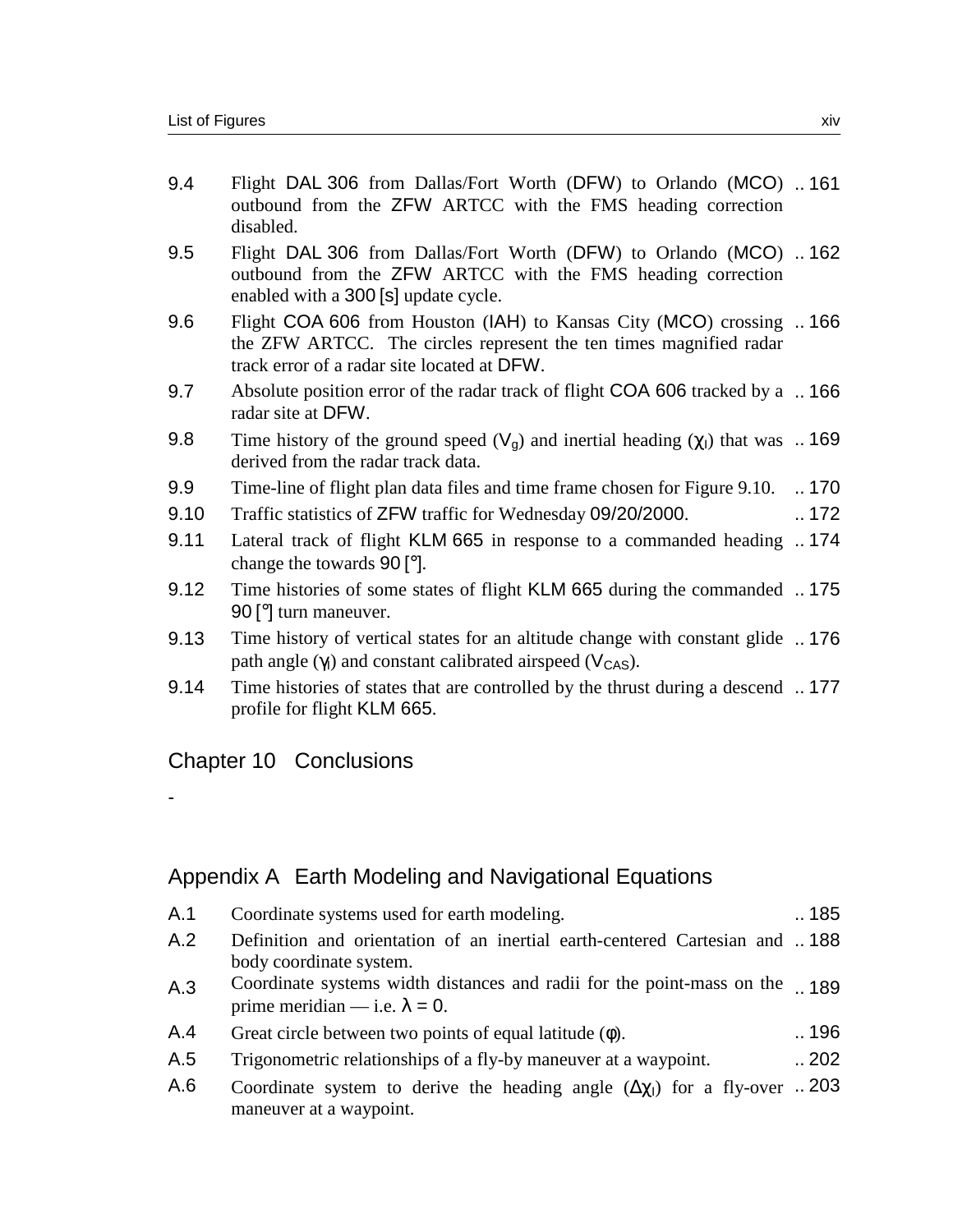A.7 Coordinate system to derive the heading angle  $(\Delta \chi_{\parallel})$  for a fly-to .. 206 maneuver at a waypoint.

#### Appendix B Aircraft Performance Data

- B.1 Original clean drag polar data for the Beechcraft Super Kingair 200 ..210 (BE20) drag model.
- B.2 Extrapolated clean drag polar data for the Beechcraft Super Kingair 200 .. 210 (BE20) drag model.
- B.3 Original clean drag polar data for the Boeing 727 (B727) drag model. ... 211
- B.4 Extrapolated clean drag polar data for the Boeing 727 (B727) drag ..211 model.
- B.5 Original clean drag polar data for the Boeing 737 (B737) drag model. ... 212
- B.6 Extrapolated clean drag polar data for the Boeing 737 (B737) drag ..212 model.
- B.7 Original clean drag polar data for the Boeing 737-300 (B73S) drag ..213 model.
- B.8 Extrapolated clean drag polar data for the Boeing 737-300 (B73S) drag .. 213 model.
- B.9 Original clean drag polar data for the Boeing 737-100 (BO31) drag .. 214 model.
- B.10 Extrapolated clean drag polar data for the Boeing 737-100 (BO31) drag .. 214 model.
- B.11 Original clean drag polar data for the Boeing 737 TSRV (BO3T) drag .. 215 model.
- B.12 Extrapolated clean drag polar data for the Boeing 737 TSRV (BO3T) ..215 drag model.
- B.13 Original clean drag polar data for the Boeing 757 (B757) drag model. ... 216
- B.14 Extrapolated clean drag polar data for the Boeing 757 (B757) drag .. 216 model.
- B.15 Original clean drag polar data for the Cessna 172N (C172) drag model. .. 217
- B.16 Extrapolated clean drag polar data for the Cessna 172N (C172) drag .. 217 model.
- B.17 Original clean drag polar data for the McDonnell-Douglas DC-10 ..218 (DC10) drag model.
- B.18 Extrapolated clean drag polar data for the McDonnell-Douglas DC-10 .. 218(DC10) drag model.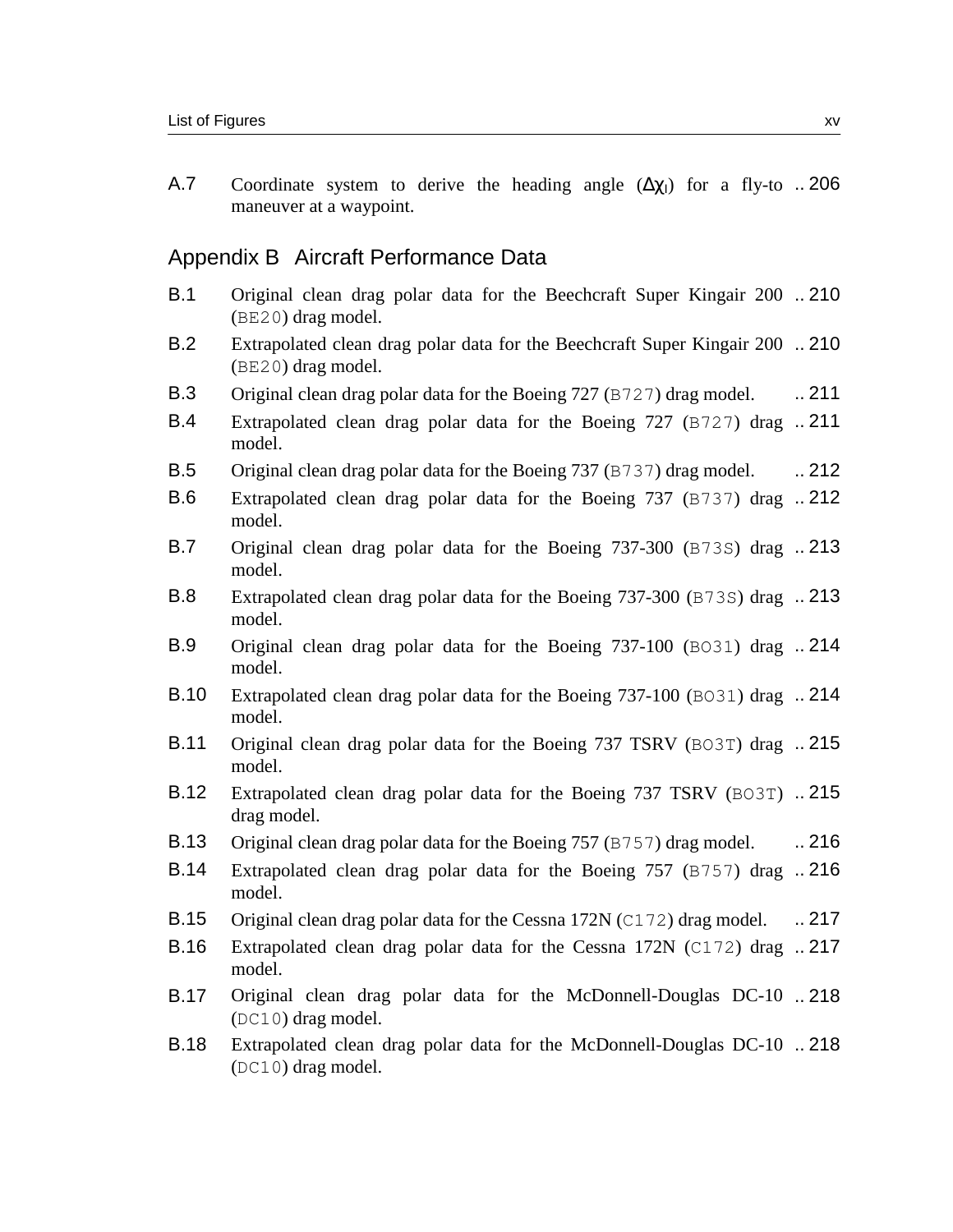- B.19 Original clean drag polar data for the McDonnell-Douglas DC-9 (DC93) .. 219 drag model.
- B.20 Extrapolated clean drag polar data for the McDonnell-Douglas DC-9 .. 219 (DC93) drag model.
- B.21 Original clean drag polar data for the Gulfstream Aerospace IV (GGIV) .. 220 drag model.
- B.22 Extrapolated clean drag polar data for the Gulfstream Aerospace IV .. 220 (GGIV) drag model.
- B.23 Original clean drag polar data for the McDonnell-Douglas MD-80 ..221 (MD80) drag model.
- B.24 Extrapolated clean drag polar data for the McDonnell-Douglas MD-80 .. 221 (MD80) drag model.
- B.25 Illustration of two different methods to perform a reverse linear table .. 228 look-up to determine the EPR of the Pratt & Whitney PT6A-42 engine as a function of the corrected thrust and the Mach number.
- B.26 Original data with the corrected thrust as a function of the EPR and ..229 Mach number for a Pratt & Whitney JF8D-217 engine.
- B.27 EPR as a function of the corrected thrust and Mach number for a Pratt  $\&$  .. 230 Whitney JF8D-217 engine as result of a data inversion.

Appendix C

-

#### Appendix D Additional Data

- D.1 Boundary of the Fort Worth ARTCC (ZFW) with all 127 airports under .. 259 its authority.
- D.2 Time history of the pressure altitude  $(h_p)$  received through the secondary .. 260 radar and the derived vertical speed  $(dh<sub>p</sub>/dt)$ .
- D.3 Time histories of certain states of flight KLM 665 during a commanded .. 26190 [°] turn.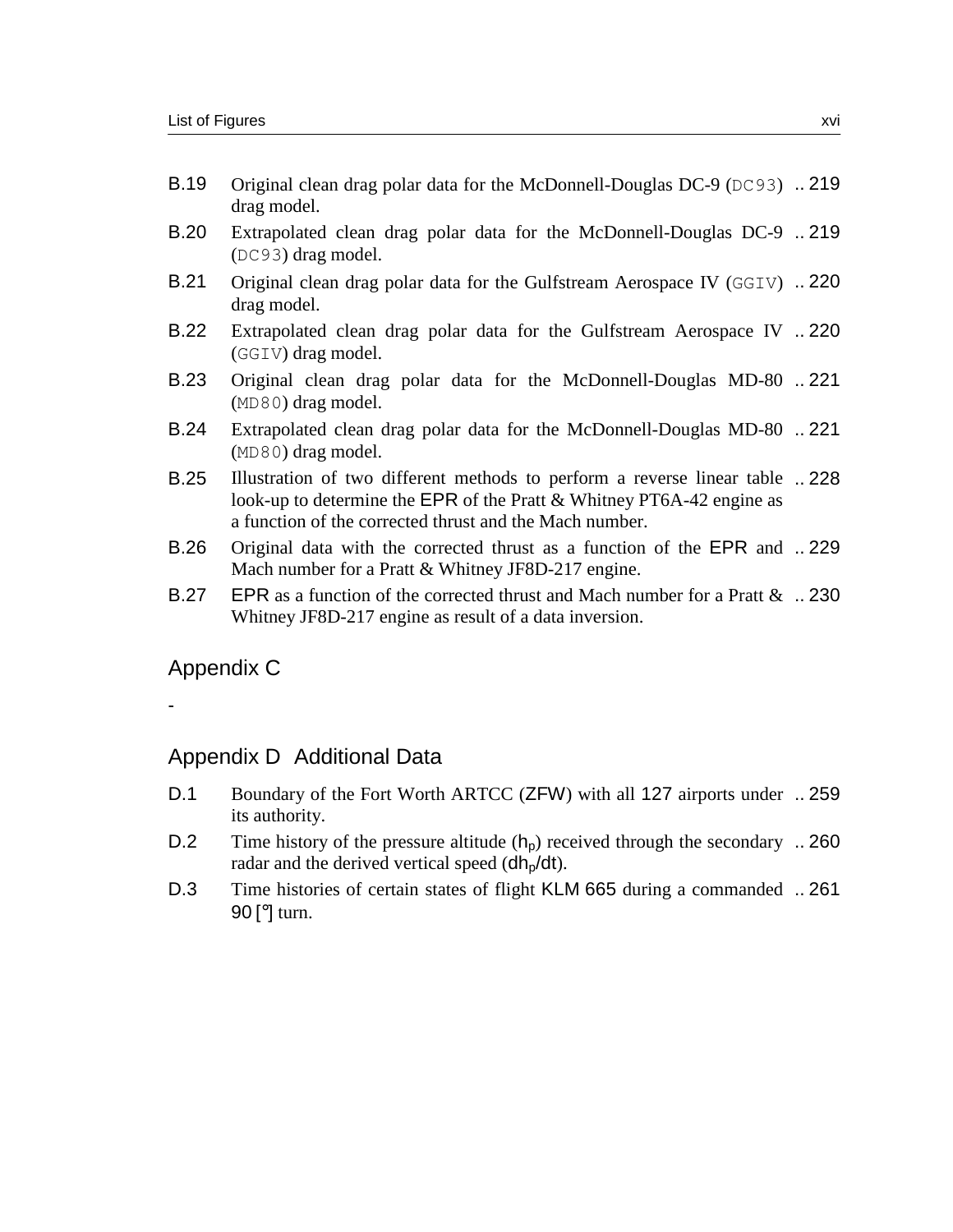### List of Tables

### Chapter 1 Introduction

### Chapter 2 Air Traffic Management System – Present and Future

2.1 Data fields of the flight plan that is entered into the FDP computer. ...... 8

### Chapter 3 Analysis of Related Work

3.1 Overview of available simulation packages for ATM systems. The .... 24 models marked with a <sup>(A)</sup> are analytical models

### Chapter 4 Air Traffic Management Components Modeling

| 4.1 | Atmospheric modeling constants for all layers of the atmosphere needed  37<br>to calculate temperature $\theta(h_1)$ and pressure $p(h_1)$ . |            |
|-----|----------------------------------------------------------------------------------------------------------------------------------------------|------------|
| 4.2 | Commonly used lateral control objectives.                                                                                                    | $\dots$ 67 |
| 4.3 | Commonly used vertical control objectives in a speed-on-throttle mode.                                                                       | 69         |
| 4.4 | Commonly used vertical control objectives in a speed-on-pitch mode.                                                                          | $\dots$ 73 |
| 4.5 | Bandwidth gains (k) for the derived control laws.                                                                                            | 76         |
| 4.6 | Capture conditions to be used with one of the three base commands to<br>define flight objectives.                                            | …. 86      |
| 4.7 | ADS-B State Vector Report.                                                                                                                   | 90         |

### Chapter 5 Design of a Simulation Architecture

- Chapter 6 Computer Implementation Tools
- -

-

-

Chapter 7 Numerical Solution Methodologies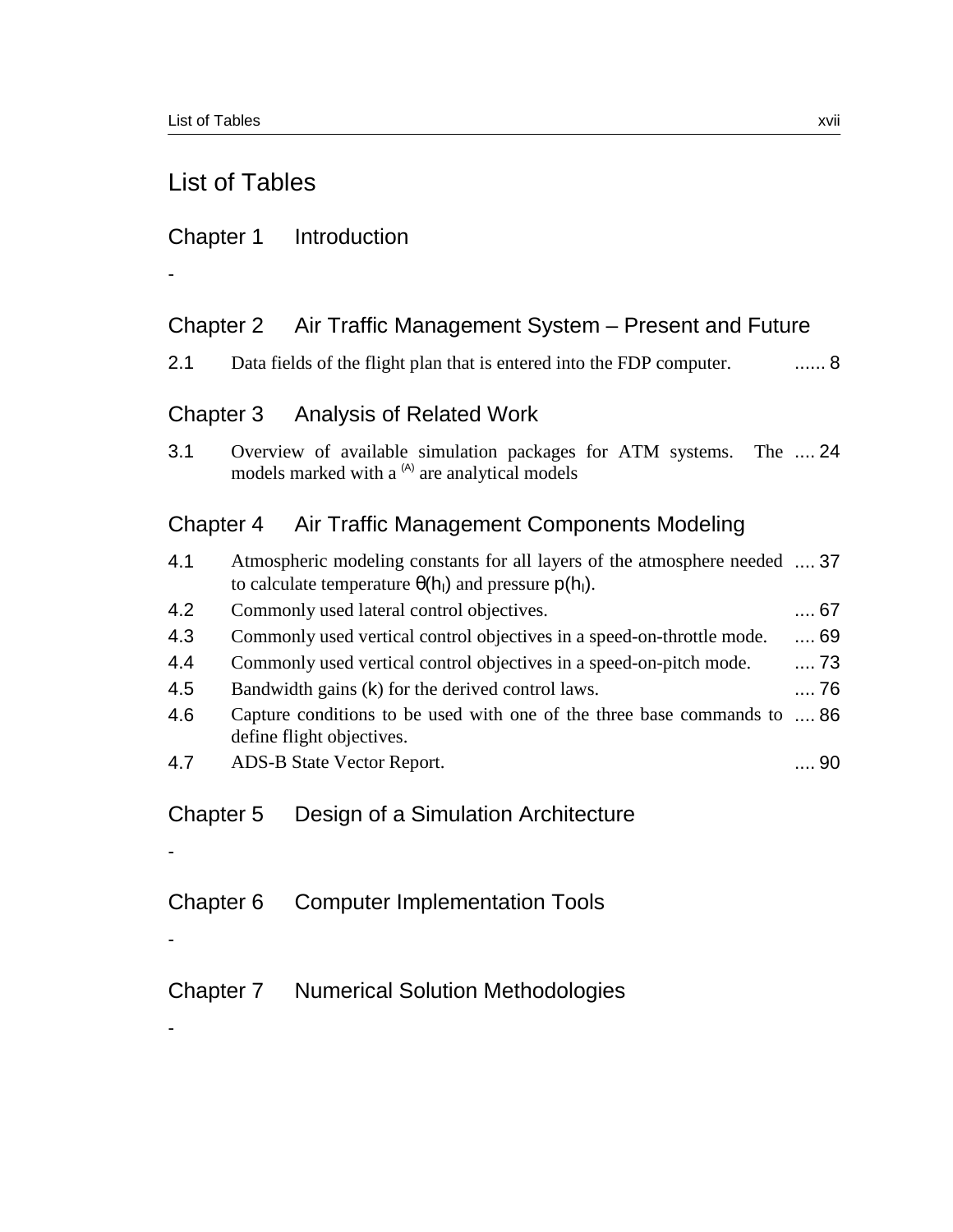# Chapter 8 Simulation Model Output and Error Analysis

### Chapter 9 Numerical Results

| 9.1  | Identifiers of major airports inside the Fort Worth ARTCC (ZFW) and its  153<br>proximity.                                              |      |
|------|-----------------------------------------------------------------------------------------------------------------------------------------|------|
| 9.2  | Initial states of flight CAA 784 at PNH097067.                                                                                          | .156 |
| 9.3  | Comparison of flight time and fuel consumption of the fly-by and fly-  159<br>over FMS modes for flight COA 784.                        |      |
| 9.4  | Initial states of flight DAL 306 at DFW.                                                                                                | 160  |
| 9.5  | Position error as well as flight time and fuel consumption with the FMS  162<br>guidance law turned off and with a 300 [s] update rate. |      |
| 9.6  | Initial states of flight COA 606 at the LOA VORTAC.                                                                                     | .164 |
| 9.7  | Specification/statistical data of the simulated radar site at DFW.                                                                      | .165 |
| 9.8  | Statistics for the radar track position error for flight COA 606.                                                                       | 167  |
| 9.9  | Time-line of radar related events during flight COA 606. The variables  167<br>for angles and distances refer to Figure 4.16.           |      |
| 9.10 | Statistics of the states $\chi$ and $V_g$ that were derived from the radar track  169<br>data of flight COA 606.                        |      |
| 9.11 | Specification/statistical data for the random processor of the data 171<br>generator.                                                   |      |
| 9.12 | Initial states of flight KLM 665 at DFW.                                                                                                | 173  |

### Chapter 10 Conclusions

#### Appendix A Earth Modeling and Navigational Equations

-

-

# Appendix B Aircraft Performance Data

| B.1 | Available drag models with manufacturer and model information.           | $\ldots 208$ |
|-----|--------------------------------------------------------------------------|--------------|
| B.2 | Error of the fourth-order polynomials compared to the available data 222 |              |
|     | points for the $c_{Dm}$ and $c_{Df}$ drag coefficients.                  |              |
| ^ פ | Avoilable engine models including menufactures information               | റററ          |

B.3 Available engine models including manufacturer information. 223